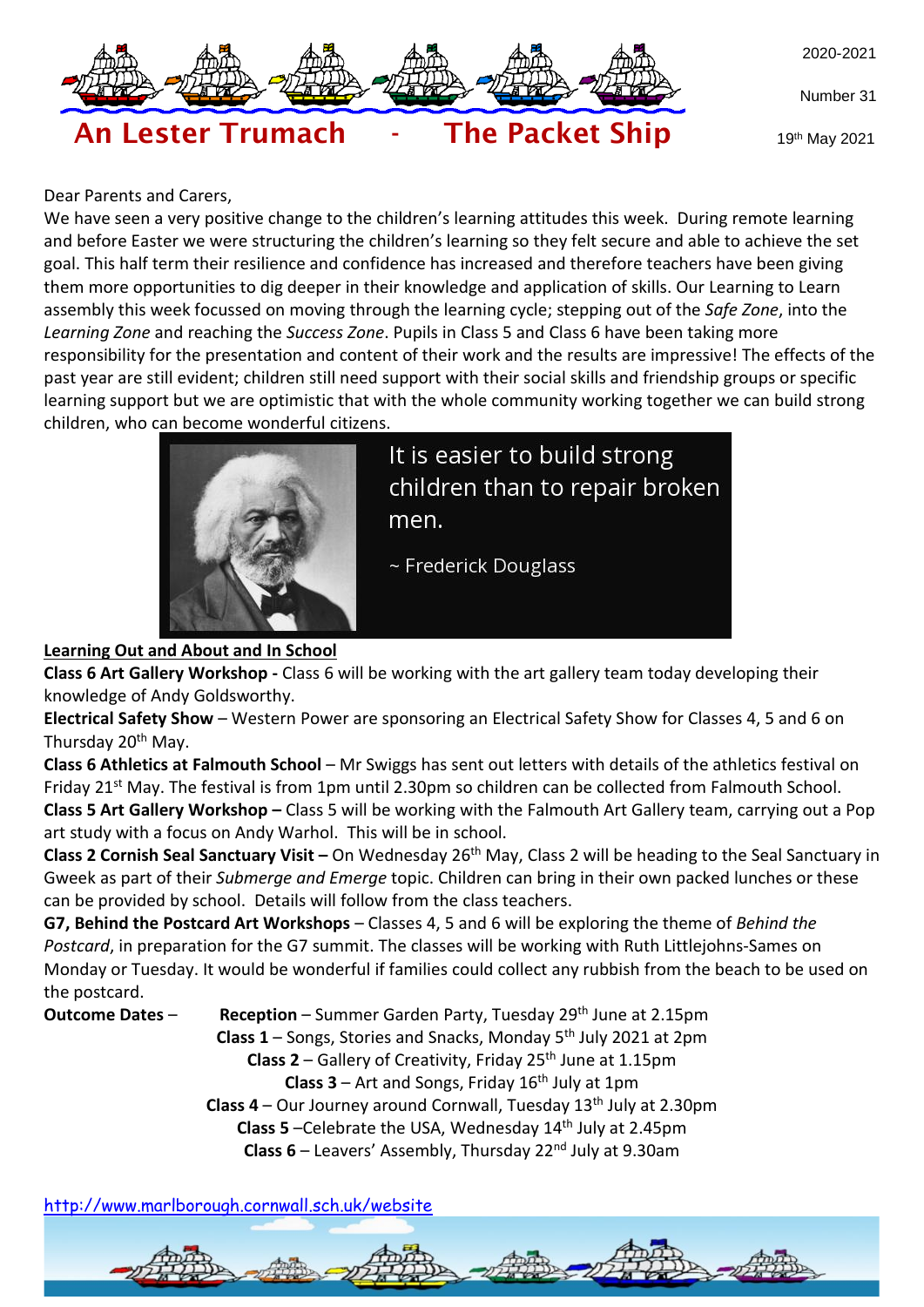### **Summer Term Physical Education**

**Hall for Cornwall Dance Sessions** – We are incredibly lucky to have been sponsored by the Hall for Cornwall to develop dance in school over a six-week block. The funding has been provided to encourage more boys to have a go at dance. Therefore, Rob Mennear will be working with all of Class 5 on Wednesday afternoons and will then hold an **All Boys Dance** club for boys from Class 4 and Class 5. Hopefully, we will be able to open it up to other classes once guidelines change.

**Class 5 Swimming Sessions** - Class 5 will be swimming every day during the week beginning 24th of May. As their sessions are from 9am to 10am they can be dropped off at Ships and Castles from 8.30am, where Mrs Gall will meet them at the front of the building.

### **Sports Day Update – Thursday 24th June**

This year we are running our Sports Day differently. Sports Day will be held in two halves with children in Classes 3, 4, 5 and 6 competing on the field from 10am until 12, and Reception, Class 1 and Class 2 competing on the field from 1.30pm until 3.20pm. This should enable all children to take part in a range of events and feel comfortable performing in front of an audience.

## **Class 6 Activity Week**

Mr Swiggs will be sending home details of Class 6's Activity Week with an itinerary and costings for parents. If you would like to discuss any of the details of the plan then please speak to Mr Swiggs or Miss Squibb.

## **Book Donation**

The Rotary Club have kindly donated a book for each of our children in Class 4, 5 and 6. The book is entitled *Watch out! A child's guide to everyday dangers.* Teachers from these classes will be able to hand the books out to parents, who may want to look through the book first before sharing it with their child as some of the issues will need to be handled sensitively.

## **Covid Cases, Symptoms and Testing**

Please get a PCR test as soon as possible if you have any of these symptoms:

- a high temperature
- a new, continuous cough
- a loss or change to your sense of smell or taste

You and anyone you live with should stay at home until you get your test result. Only leave your home to have a test. Anyone in your childcare or support bubble should also stay at home if you have been in close contact with them since your symptoms started or during the 48 hours before they started.

Please continue to inform the office if your child shows symptoms of Covid-19, is being tested, is awaiting a test result and the outcome of the test.

Please continue to inform the office if someone in your household has symptoms and the result of the Covid test. All household members need to isolate if someone displays symptoms.

# **Free School Meals provision during May half term**

Cornwall Council will be funding vouchers for pupils in receipt of Free School Meals during the half term holiday. Kieran, from the school office, will be messaging parents with details of how access these vouchers.

# **Be Prepared for Cornish Weather!**

Please can children still bring in raincoats to school as we will be getting them outside as much as possible and we want to be prepared for the summer showers. Most children already have wellies in school and these can be worn for rainy play times. Children will also need sun hats and sunscreen as the weather gets warmer.

# **Threadworms and nits**

Please can parents treat threadworms and nits if your children display symptoms. You can find methods of treatment on the NHS website or in the Spotty Book on our school website. [Health and Safety Information](http://www.marlborough.cornwall.sch.uk/website/health_and_safety_information/7904)

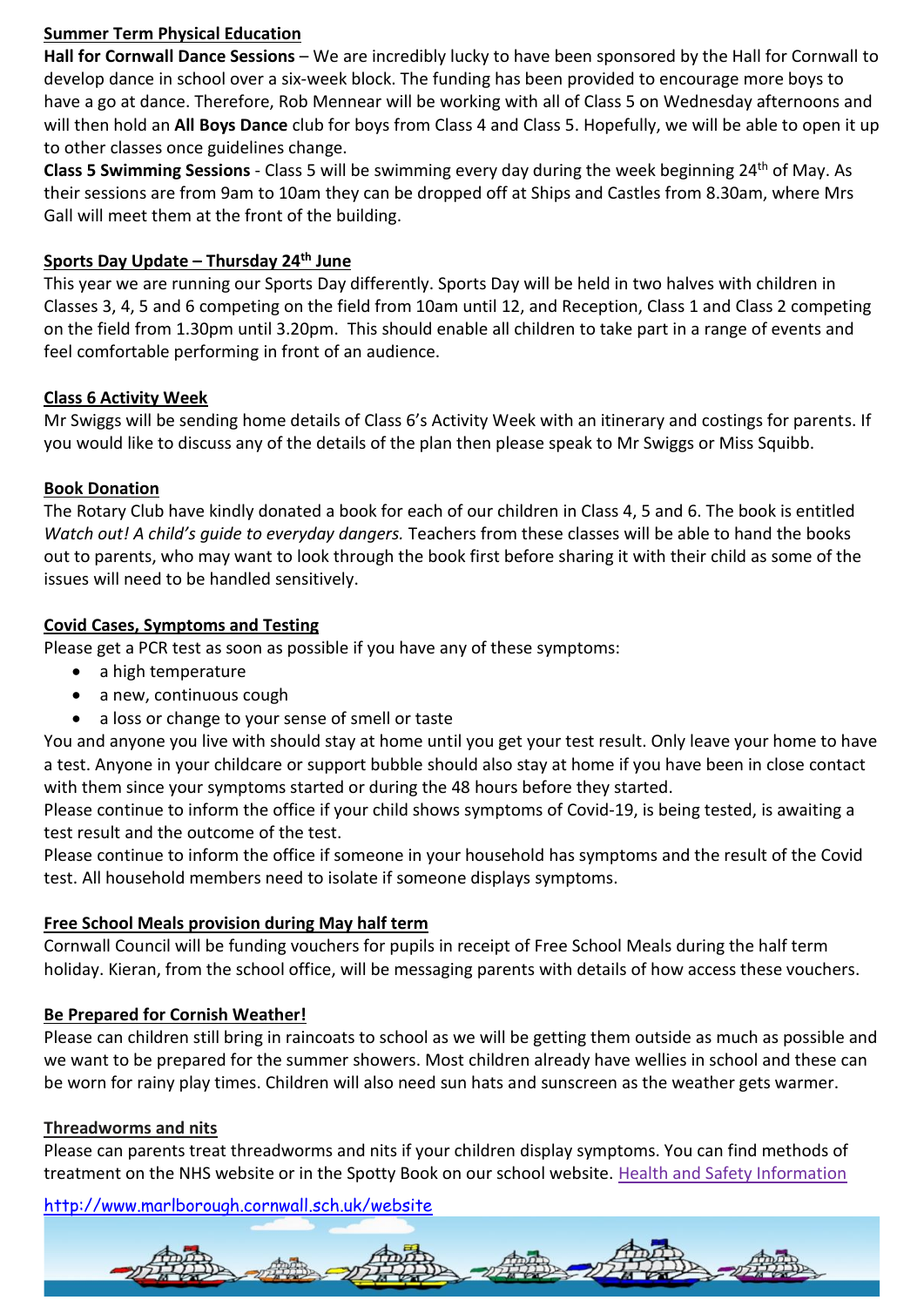# **Coast Guard Safety Advice**

HM coastguard have released resources to keep children and families aware of safety measures this summer. Please follow the links to the website where children can have some fun while exploring the seaside safety messages.<https://colinthecoastguard.com/hm-coastguard/>

### **Reminders of Mariners' activities for parents and families**

An email went out for parents to sign up to take part in **Mariners Roulette**. You can be matched with two other parents to arrange a mutually convenient coffee, beer or swim! Sign up here via *[bit.ly/mariners\\_roulette](http://bit.ly/mariners_roulette)* We will have some vouchers for discounts at Swanpool beach cafe and maybe others. We hope both newer parents and those who've been at the school a while can join in to help build the school community. **Early Bird Breakfast Beach Meet-Up** – Families can meet on the beach from 7.30am. Many thanks to Stones Bakery for kindly donating pastries. Places are available to book via the Eventbrite link emailed to parents. KS2 meet ups will be after half term.

Thu 20th May – Class 2 early bird beach meet up, sign up link sent via email

Tue 25th May - Reception early bird beach meet up, sign up link sent via email

Thu 27th May – Class 1 early bird beach meet up, sign up link sent via email

Fri 18th Jun - Mariners in-person morning meeting after drop off, at the school field

### **Marlborough Kitchen**

#### **Upcoming lunches are:**

| Thursday 20 <sup>th</sup> | Friday 21st      | Monday 24th | Tuesday 25 <sup>th</sup> | Wednesday 26 <sup>th</sup> | Thursday 27th      | Friday 28 <sup>th</sup> |
|---------------------------|------------------|-------------|--------------------------|----------------------------|--------------------|-------------------------|
| May                       | Mav              | Mav         | Mav                      | Mav                        | Mav                | May                     |
| Sausages and              | Homemade         | Pizza       | Pork Ragu Pasta          | Jacket Potato              | Beef Chilli with   | Fishfingers and         |
| Wedges                    | <b>Fishcakes</b> | Margherita  | Lentil Ragu              | with Beans and             | Rice               | Wedges                  |
| <b>Veg Sausages</b>       | Veggie           | Mushroom    | Pasta                    | Cheese                     | Bean Chilli with   | Beetroot &              |
| and Wedges                | Chickpea Curry   | Pizza       | Mackerel Pate            | <b>Egg Mayo Rolls</b>      | <b>Rice</b>        | <b>Halloumi Burger</b>  |
| Pea, Herb and             | Tomato and       | Squash and  | with Bread Rolls         |                            | Hummus and         | and Wedges              |
| Feta Frittata             | Sesame Soup      | Lentil Soup |                          |                            | <b>Breadsticks</b> | Tomato and              |
|                           |                  |             |                          |                            |                    | Sesame Soup             |

### **Governors Wanted**

Our school Governing Body is made up of Governors from all walks of life and many come to us through a variety of routes and with a wide range of different backgrounds, skills and experiences, but they are all volunteers who work together for the benefit of the school and are the link between the school and the community it serves.

We are currently looking for new Governors and would be delighted to hear from anyone who has:

- an interest in the performance of the school
- a desire to contribute to and represent the community
- an open and enquiring mind
- the ability to look at issues objectively
- the confidence to ask questions and join in debate
- a willingness to listen and make informed judgements
- the ability to work well with others
- time to spare

If you match the above description, you may be the very person to become a governor at Marlbrough School.

For more information and an application form please go to:

[http://www.marlborough.cornwall.sch.uk/website/governor\\_recruitment\\_and\\_vacancies/553537](http://www.marlborough.cornwall.sch.uk/website/governor_recruitment_and_vacancies/553537)